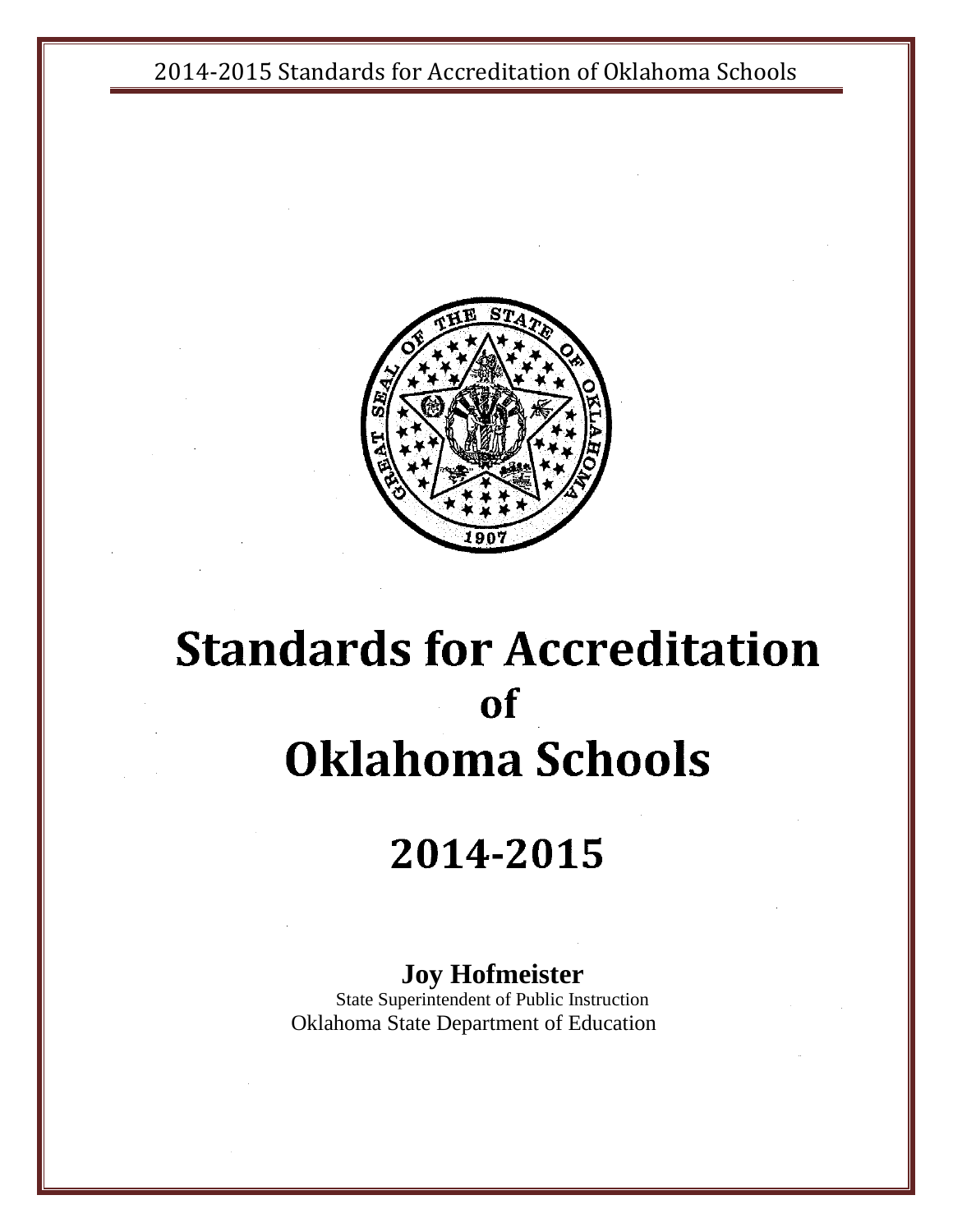#### **NOTES**

- 1. Index A cross-referenced subject index to assist the reader follows Part III.
- 2. Building site standards are denoted in the right margin as follows:

| General                  | applies to all schools                                              |
|--------------------------|---------------------------------------------------------------------|
| Elementary               | applies to Early Childhood (EC),<br>Pre-Kindergarten (PK) - Grade 8 |
| <b>Middle Level</b>      | applies to Grades 6-8 or 9                                          |
| Secondary                | applies to Grades 6-12                                              |
| Career and<br>Technology | applies to comprehensive high schools and Technology<br>Centers     |

3. Coding - standard breakdown as follows: Example OAC 210:35-3-1... (01)

| OAC.         | denotes Oklahoma Administrative Code                                |
|--------------|---------------------------------------------------------------------|
| 210          | denotes Oklahoma State Department of Education                      |
| 35           | denotes Chapter 35 (i.e., Accreditation Division)                   |
| 3            | denotes Standards for Elementary, Middle, Secondary, and Technology |
|              | <b>Centers</b>                                                      |
| $\mathbf{1}$ | denotes General provisions of the standard                          |
| (01)         | denotes Most current year enacted or amended                        |

- 4. Special Education Special Education and related services, as required by the Individuals with Disabilities Education Act (IDEA), shall be provided in accordance with the most current Policies and Procedures for Special Education in Oklahoma.
- 5. Certification Certificates and licenses required for staff shall be in compliance with the current Certification Guide for School Staff Assignments.
- 6. Italics Passages in *italics* are quotations from cited statutes.
- 7. Administrative and Statutory Codes cited in this document are for reference only and are not represented as being verbatim. Per provision of statute, only those rules as maintained by the Office of Administrative Rules in the Oklahoma Administrative Code are official.

 $\bar{L}$ 

Oklahoma State Department of Education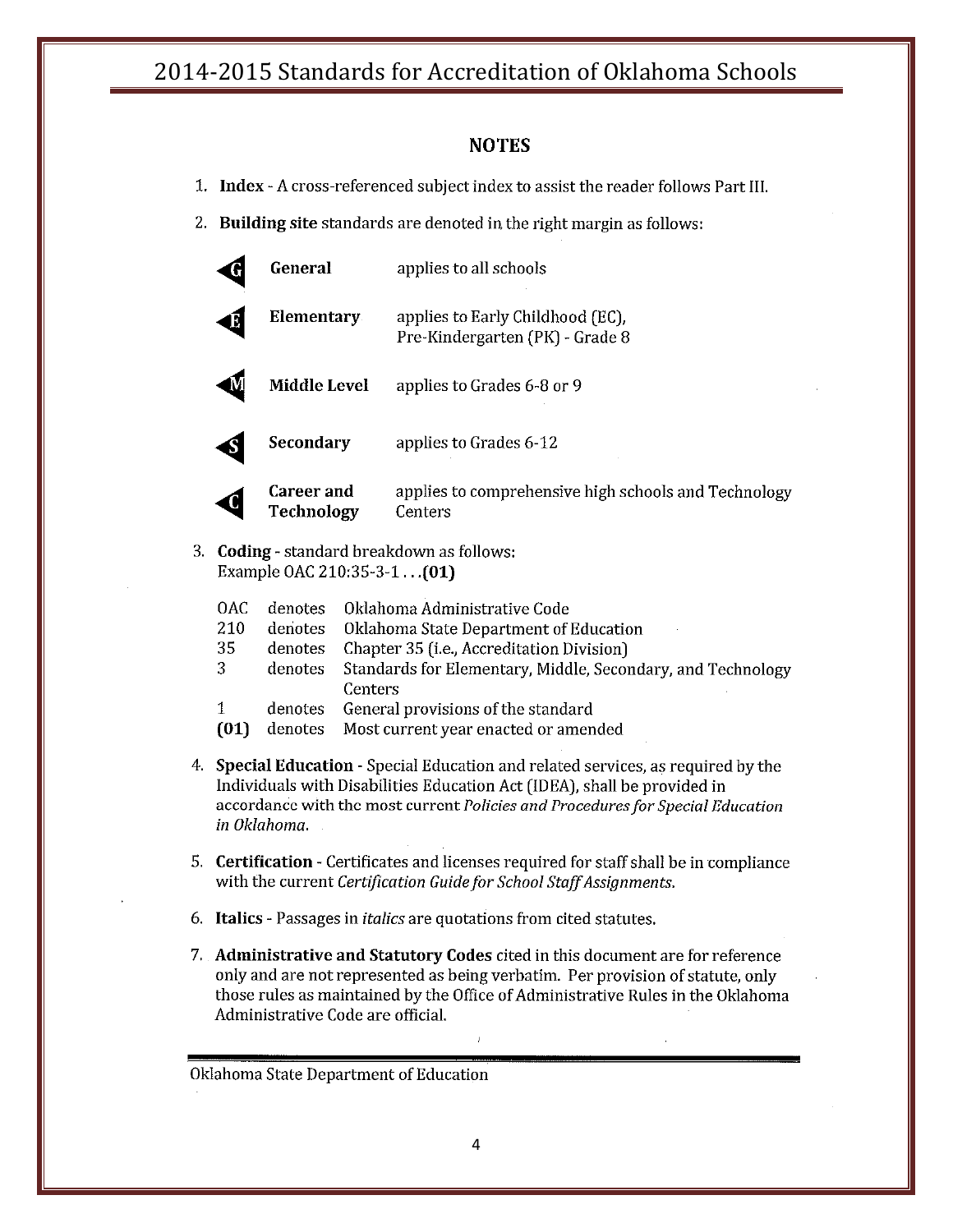## **STANDARD VII**

## **THE MEDIA PROGRAM**

### In this standard:

### **MISSION:**

o **Assist students and teachers in becoming effective users of ideas and information**

### **COLLECTION**

- o **Board-approved, written policy for materials selection criteria**
- o **Should be a balanced collection of print, non-print, and other media**
- o **Should include a professional library for continuing staff development**
- o **Provisions in place for replacing outdated materials and equipment**
- o **Instructional materials in large enough quantities for student use**
- o **Acquisition and circulation records kept current**
- o **Materials cataloged in a computer system or alphabetical card catalog**

### **STAFF RESPONSIBILITIES**

- o **Media specialist leads school's professional staff in selecting materials**
- o **Media program development/operation directed by professional staff**
- o **Media center, materials, and personnel available to students and staff throughout the school day and school year**
- o **Library media specialist not to be used as a substitute teacher**
- o **Staff education programs to ensure effective use of media center**
- o **All students instructed in the use of media center and its materials**
- **EVALUATION**
	- o **Media program effectiveness judged on its facilitation of the school's instructional program**
- **ADDITIONAL STANDARDS FOR ELEMENTARY SCHOOLS**
	- o **Staffing requirements based on school enrollment**
	- o **Seating and collection requirements**
	- o **Minimum expenditures based on school enrollment**
- **ADDITIONAL STANDARDS FOR MIDDLE LEVEL SCHOOLS**
	- o **Staffing requirements based on school enrollment**
	- o **Seating and collection requirements**
	- o **Minimum expenditures based on school enrollment**
- **ADDITIONAL STANDARDS FOR SECONDARY SCHOOLS**
	- o **Staffing requirements based on school enrollment**
	- o **Seating and collection requirements**
	- o **Minimum expenditures based on school enrollment**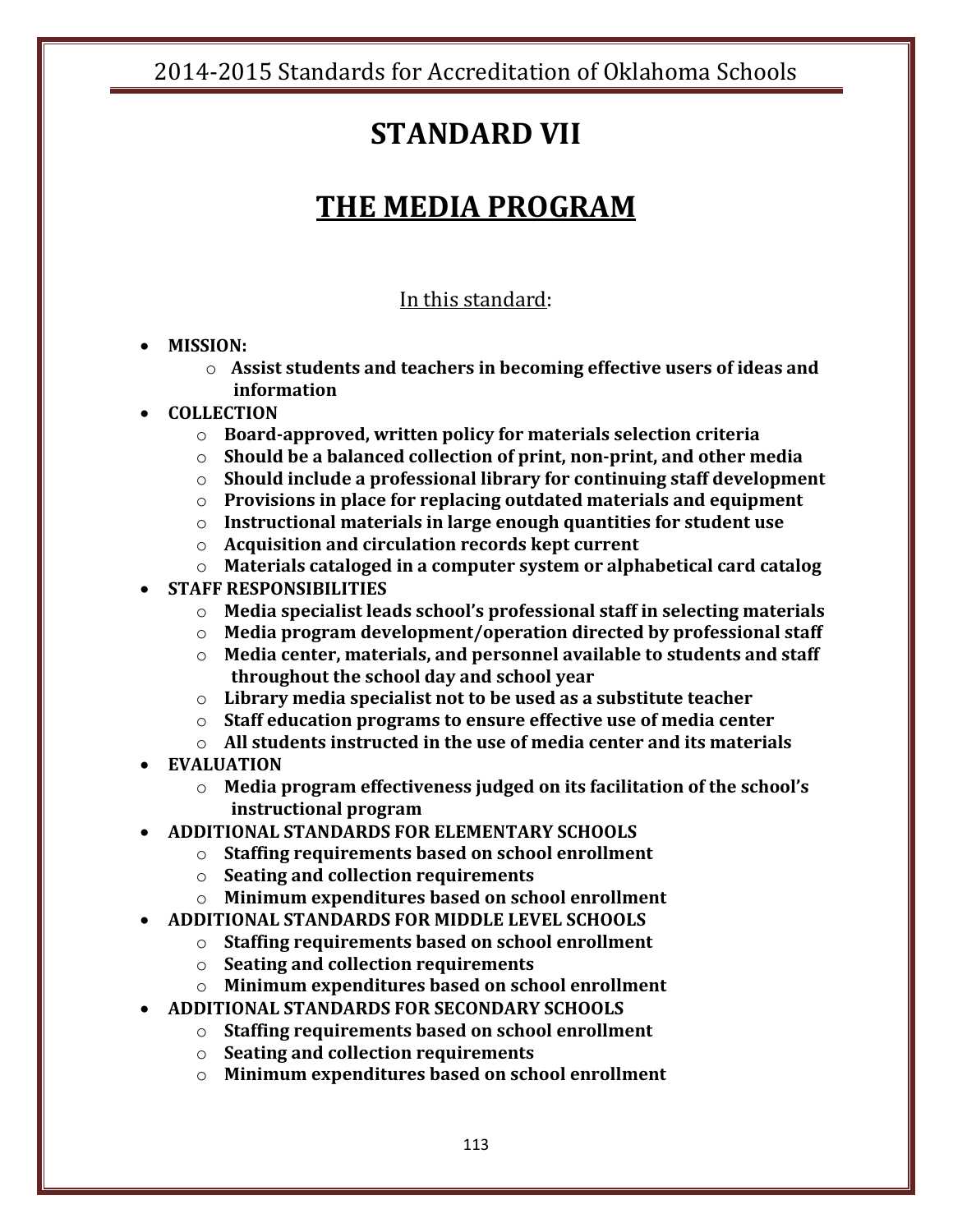### **STANDARD VII**

### **THE MEDIA PROGRAM**

#### [OAC](http://www.oar.state.ok.us/oar/codedoc02.nsf/frmMain?OpenFrameSet&Frame=Main&Src=_75tnm2shfcdnm8pb4dthj0chedppmcbq8dtmmak31ctijujrgcln50ob7ckj42tbkdt374obdcli00_)**<sup>7</sup> 210:35-3-121. Statement of the standard**

**G**<br>Gills The mission of the media program is to assist students and teachers in becoming effective users of ideas and information. Emphasis is placed on the development of skills necessary for independent lifelong learning. To that end, schools shall provide an effective library media program through the employment of qualified staff and the acquisition of library media materials sufficient to meet the instructional needs of the staff and students. One centralized library media center can serve two or more organizational units if the units are housed at one site. The library media program is to be based on the combined enrollment and standards for the highest grade unit served. **(92)**

#### [OAC](http://www.oar.state.ok.us/oar/codedoc02.nsf/frmMain?OpenFrameSet&Frame=Main&Src=_75tnm2shfcdnm8pb4dthj0chedppmcbq8dtmmak31ctijujrgcln50ob7ckj42tbkdt374obdcli00_) **210:35-3-126. Collection**

 $\overline{\phantom{a}}$ 

- (a) There shall be a written policy, approved by the local board, concerning the criteria to be used in the evaluation and selection of materials for the media program. The written policies should contain criteria for selection, responsibility for selection, and guidelines for reconsideration.
- (b) The media program shall consist of a balanced collection of print materials, nonprint materials, multimedia resources, and equipment and supplies adequate in quality and quantity to meet the needs of students and staff in all areas of the school's program.
- (c) A library of professional materials containing print and multimedia resources shall be available to the staff. The professional library is an organized collection to support the instructional process and continued professional growth.
- (d) All media materials and equipment shall be maintained adequately with provisions made for regular replacement of outdated materials and equipment.
- (e) The school shall provide a variety and diversity of instructional/learning materials sufficient to accommodate the scope of the program and the individual differences among students.
- (f) Instructional/learning materials and equipment shall be available in a sufficient quantity to provide for the number of students involved in learning activities and for the number of teachers in the school.
- (g) Records of acquisition, classification, cataloging, circulation, and financing shall be accurate and current. A computerized library catalog or an alphabetically arranged card catalog, using a recognized system, and a shelf list of holdings shall be maintained.
- (h) All instructional/learning materials in the school related to the media program shall be listed in a central catalog.
- (i) The school shall provide equipment, materials, space, and professional guidance for the staff and students in designing and producing instructional/learning materials**. (92)**

<sup>&</sup>lt;sup>7</sup> PLEASE NOTE: The Oklahoma Administrative Code is available online, but only permits linking to the front page. To view OAC material, click on the hyperlinked "OAC", then select "View Code" from the options at the left side of the screen. Select the appropriate Title (210 for State Department of Education), then chapter number and subchapter, until you have reached the desired code section.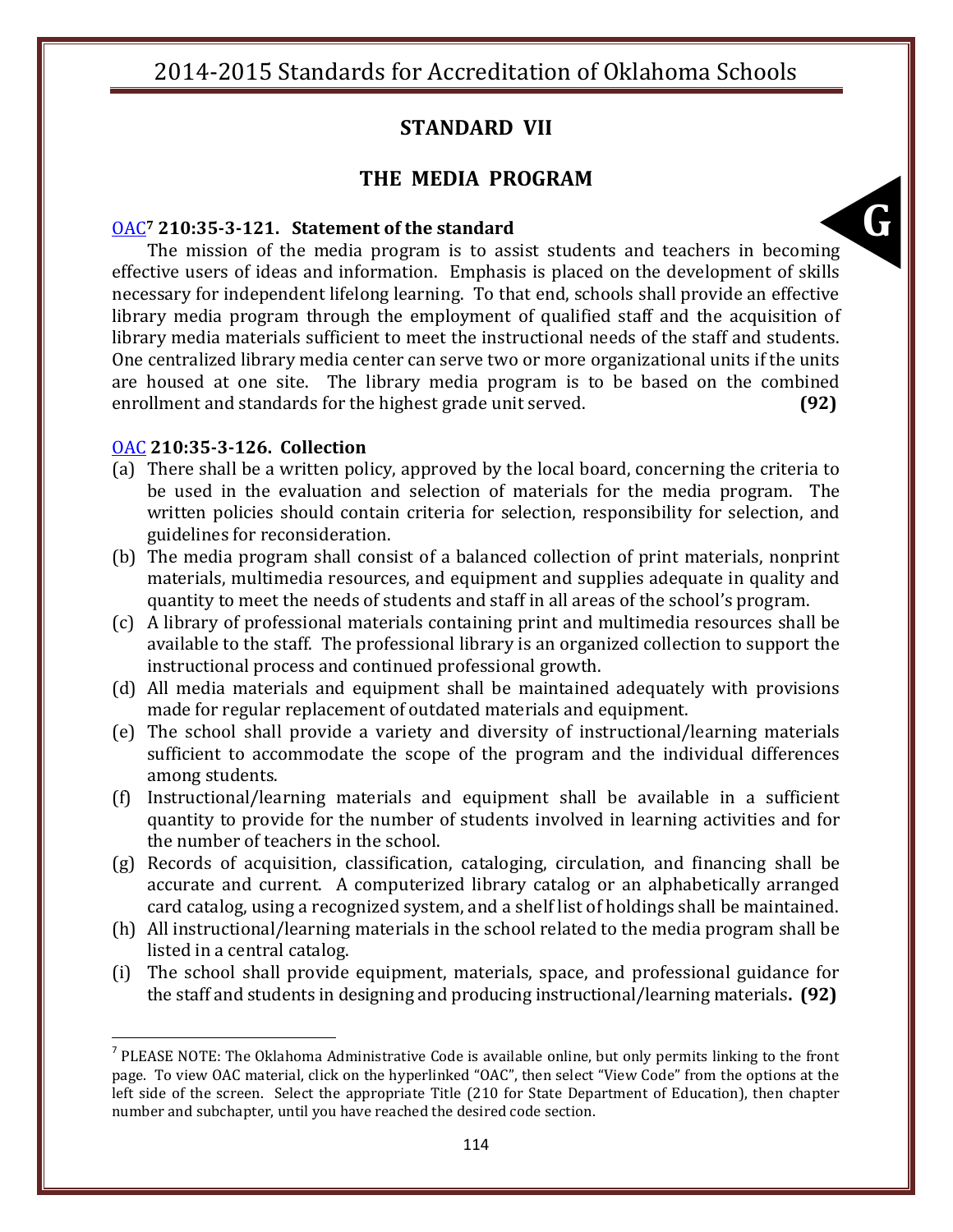### [OAC](http://www.oar.state.ok.us/oar/codedoc02.nsf/frmMain?OpenFrameSet&Frame=Main&Src=_75tnm2shfcdnm8pb4dthj0chedppmcbq8dtmmak31ctijujrgcln50ob7ckj42tbkdt374obdcli00_) **210:35-3-127. Staff responsibilities**

- (a) The professional staff of the school, under the leadership of the media specialist, shall assume responsibility for the cooperative selection of materials and equipment for the media program. Instructional/learning materials and equipment shall be selected by means of comparative analysis, based on criteria approved by the instructional staff prior to the selection.
- (b) Responsibility for the development and the operation of the media program shall be placed under the direction of professional staff with adequate technical and clerical help.
- (c) The media center, materials/equipment, and personnel shall be available to students and staff throughout the school day and throughout the school year. The media facility and staff should be used specifically to assist students and teachers in becoming effective users of ideas and information and to meet the instructional needs of the staff and students. The library media specialist (librarian) shall not be used as a substitute teacher or to replace a teacher in the classroom.
- (d) Inservice education programs shall be provided for the staff in order to ensure effective use of the media center(s).
- (e) Instruction in the use of media materials and the center's other resources shall be provided to all students. **(92)**

### [OAC](http://www.oar.state.ok.us/oar/codedoc02.nsf/frmMain?OpenFrameSet&Frame=Main&Src=_75tnm2shfcdnm8pb4dthj0chedppmcbq8dtmmak31ctijujrgcln50ob7ckj42tbkdt374obdcli00_) **210:35-3-128. Evaluation**

The media program shall reflect the philosophy of the school. The effectiveness of the program shall be judged on the basis of how it facilitates the instructional program. There shall be an ongoing evaluation of the effectiveness of the organization, services, and resources of the media program. **(92)**

#### ADDITIONAL STANDARDS FOR ELEMENTARY SCHOOLS

#### [OAC](http://www.oar.state.ok.us/oar/codedoc02.nsf/frmMain?OpenFrameSet&Frame=Main&Src=_75tnm2shfcdnm8pb4dthj0chedppmcbq8dtmmak31ctijujrgcln50ob7ckj42tbkdt374obdcli00_) **210:35-5-71. Staffing**

**E**<br> **E**<br> **E**<br> **E** The school shall provide staffing for the media program through one of the following arrangements:

| $(1)$ OPTION A    |                                                                                                                                                                             |
|-------------------|-----------------------------------------------------------------------------------------------------------------------------------------------------------------------------|
| <b>ENROLLMENT</b> | <b>QUALIFIED SPECIALIST REQUIRED</b>                                                                                                                                        |
| Fewer than 300    | At least a half-time certified library media specialist (librarian)                                                                                                         |
| 300 to 499        | At least one full-time certified library media specialist (librarian)<br>or a half-time certified library media specialist (librarian) and a<br>full-time library assistant |
| 500-999           | At least one full-time certified library media specialist (librarian)<br>and a half-time library assistant                                                                  |
| $(2)$ OPTION B    |                                                                                                                                                                             |
| <b>ENROLLMENT</b> | <b>QUALIFIED SPECIALIST REQUIRED</b>                                                                                                                                        |
| Fewer than 300    | At least one-fifth time certified library media specialist (librarian)                                                                                                      |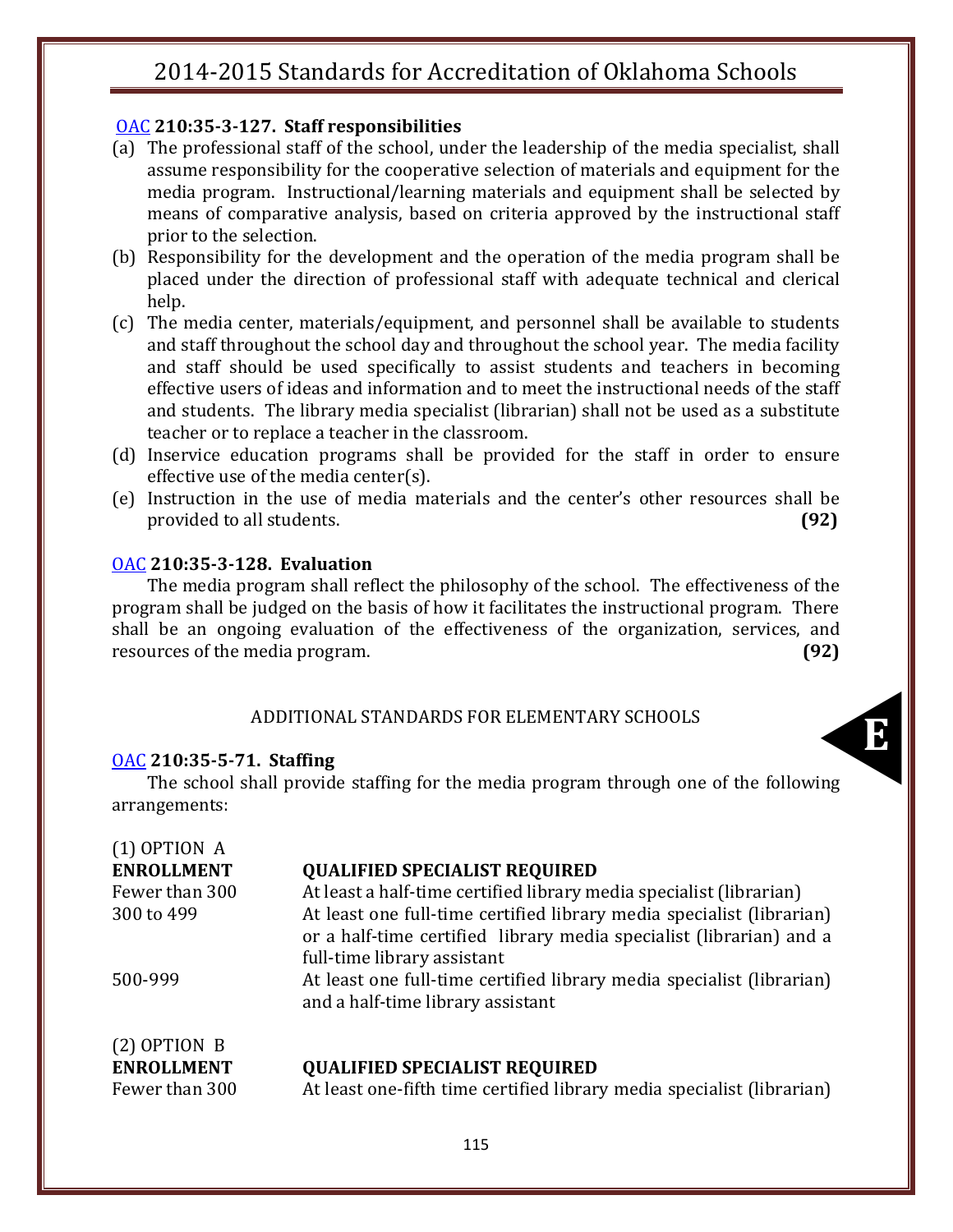|            | and a full-time library assistant                                     |      |
|------------|-----------------------------------------------------------------------|------|
| 300 to 499 | At least a half-time certified library media specialist (librarian)   |      |
|            | and a full-time library assistant                                     |      |
| $500 +$    | At least one full-time certified library media specialist (librarian) |      |
|            | and a half-time library assistant                                     | (92) |

### [OAC](http://www.oar.state.ok.us/oar/codedoc02.nsf/frmMain?OpenFrameSet&Frame=Main&Src=_75tnm2shfcdnm8pb4dthj0chedppmcbq8dtmmak31ctijujrgcln50ob7ckj42tbkdt374obdcli00_) **210:35-5-72. Seating**

- (a) The center shall be attractive, easily accessible, well-lighted, and appropriately equipped. In addition, there shall be sufficient work space for the technical processing and repair of materials, for conducting business routines, and for storing supplies and equipment. Control and listing of all materials shall be in the central instructional materials center.
- (b) The library media center(s) shall provide areas for reading, listening, viewing, preparation, and individual learning for staff and students as well as storage for materials and equipment. Even though facilities may not allow consolidation into one location of all the areas listed above, their availability should be supervised from the central instructional materials center(s) of the school. **(92)**

### [OAC](http://www.oar.state.ok.us/oar/codedoc02.nsf/frmMain?OpenFrameSet&Frame=Main&Src=_75tnm2shfcdnm8pb4dthj0chedppmcbq8dtmmak31ctijujrgcln50ob7ckj42tbkdt374obdcli00_) **210:35-5-73. Collection**

- (a) The collection shall be current and appropriate for instructional needs. The minimum book collection shall be 3000 volumes, exclusive of textbooks, or 10 volumes for each student, whichever figure is larger. Newly organized schools will be given a reasonable amount of time to meet the minimum volume requirement.
- (b) Schools providing early childhood education programs shall make available to parents a collection of books and materials on early childhood education and child care. **(92)**

#### [OAC](http://www.oar.state.ok.us/oar/codedoc02.nsf/frmMain?OpenFrameSet&Frame=Main&Src=_75tnm2shfcdnm8pb4dthj0chedppmcbq8dtmmak31ctijujrgcln50ob7ckj42tbkdt374obdcli00_) **210:35-5-74. Expenditures**

(a) **Minimum annual expenditures.** In establishing a balanced print and nonprint collection, the minimum annual media program expenditure shall be as follows: in the table below.

(1) **Fewer than five hundred (500) enrolled students**: Nine dollars (\$9.00) per enrolled student.

(2) **Five hundred (500) to nine hundred ninety-nine (999) enrolled students**: Four thousand five hundred dollars (\$4500.00) for the first five hundred (500) enrolled students plus five dollars (\$5.00) per student for each additional enrolled student above five hundred (500) students up to nine hundred ninety-nine (999) students.

(3) **One thousand (1000) to one thousand nine hundred ninety-nine (1999) enrolled students**: Seven thousand dollars (\$7000.00) for the first one thousand (1000) enrolled students plus four dollars (\$4.00) per student for each additional enrolled student above one thousand (1000) students up to one thousand nine hundred ninety-nine (1999) students.

(4) **Two thousand (2000) or more enrolled students:** Eleven thousand dollars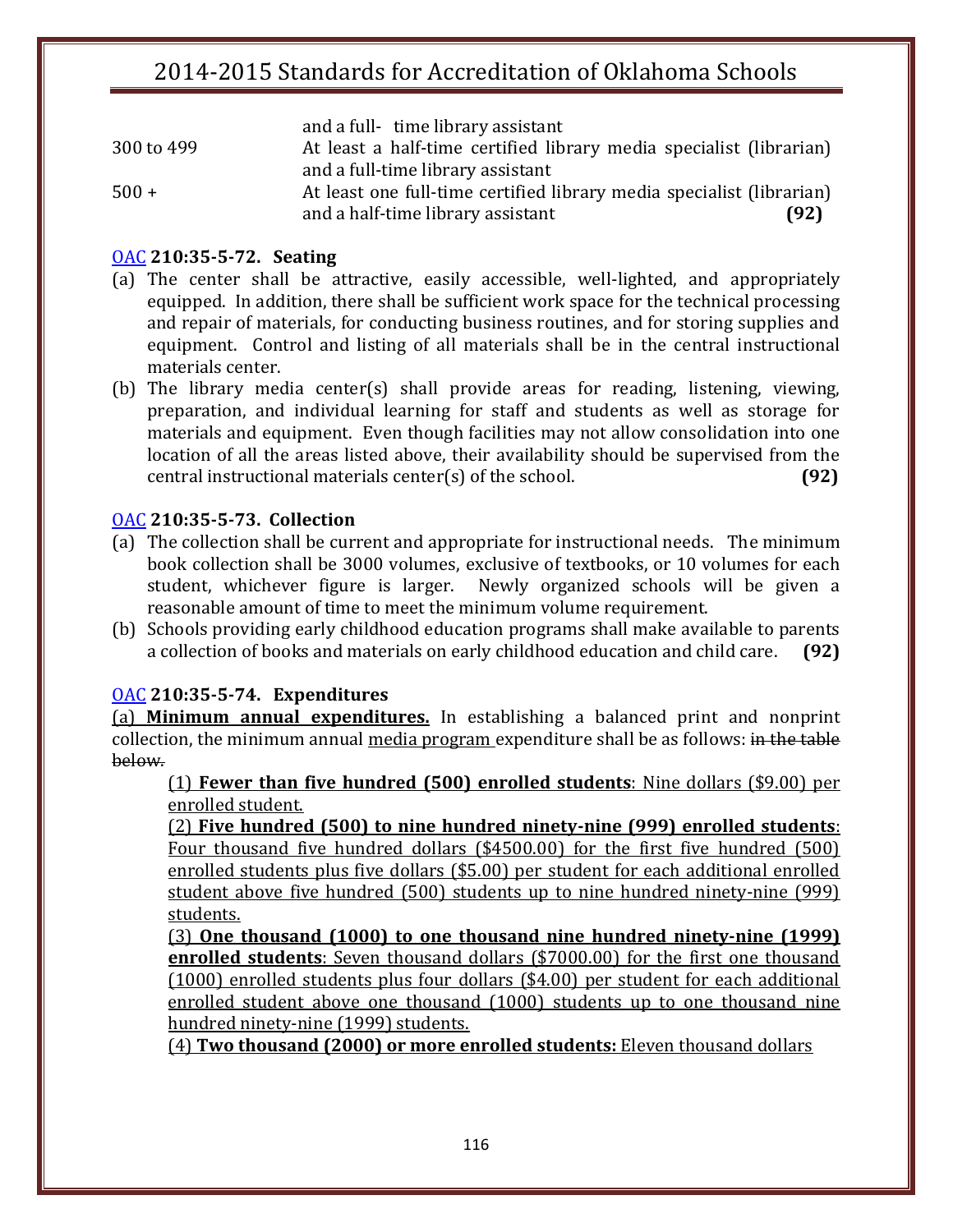(\$11,000.00) for the first two thousand (2000) enrolled students plus three dollars (\$3.00) per student for each additional enrolled student above two thousand (2000) students.

(b) **Permissible media expenditures.** All materials in the school (decentralized materials) that have been processed and are cataloged by the media center may be included. The following Examples of materials that constitute permissible media expenditures include, but are not limited to: may be included:

(1) Hardback, paperback, and/or electronic books;,

(2) Periodicals in print and/or digital formats;periodicals,

(3) Pamphlets, pamphlets, manuscripts, and reports, in print and/or digital formats;

(sic) (6) Prints, posters, photographic slides, filmstrips, or photographs, in print and/or digital formats;

(7) Microforms (e.g., microfilm and/or microfiche); microforms,

(8) Multimedia packages or kits; multimedia packages or kits,

(9) Scientific specimens, microscopic slides; specimens,

(10) Realia; realia,

(11) Models; models,

(12) Audio audio and video recordings (e.g., vinyl records, reel-to-reel tape recordings, cassettes, CDs, MP3);,

(13) Video recordings (e.g., film, video tape, DVD and Blu-ray discs,) and; filmstrips, slides, computer disks, films, compact discs, video discs, and

(14) Computer computer-software and applications.

(c) **Impermissible expenditures.** Textbooks, equipment, and salaries may not be included. For purposes of this Section, "equipment" shall have the meaning set forth at 210:25-7-1. All material in the school (decentralized materials) that have been processed and are cataloged by the media center may be included.

(d) **Federal funds not included**. The contributions of federally funded programs shall not be included in meeting this standard.

### **ENROLLMENT EXPENDITURES**

Fewer than 500 \$9 per pupil

500 to 999 \$4,500 for the first 500 students plus \$5 per student above 500

1000 to 1999 \$7,000 for the first 1000 students plus \$4 per student above 1000

2000 plus \$11,000 for the first 2000 students plus \$3 per student above 2000 **(14)**

### ADDITIONAL STANDARDS FOR MIDDLE LEVEL SCHOOLS

### [OAC](http://www.oar.state.ok.us/oar/codedoc02.nsf/frmMain?OpenFrameSet&Frame=Main&Src=_75tnm2shfcdnm8pb4dthj0chedppmcbq8dtmmak31ctijujrgcln50ob7ckj42tbkdt374obdcli00_) **210:35-7-61. Staffing**

**M** The school shall provide staffing for the media program through one of the following arrangements:

### **ENROLLMENT QUALIFIED SPECIALISTS REQUIRED**

Fewer than 300 At least a half-time certified library media specialist (librarian) 300 to 499 At least one full-time certified library media specialist (librarian) or a half-time library media specialist (librarian) and a full-time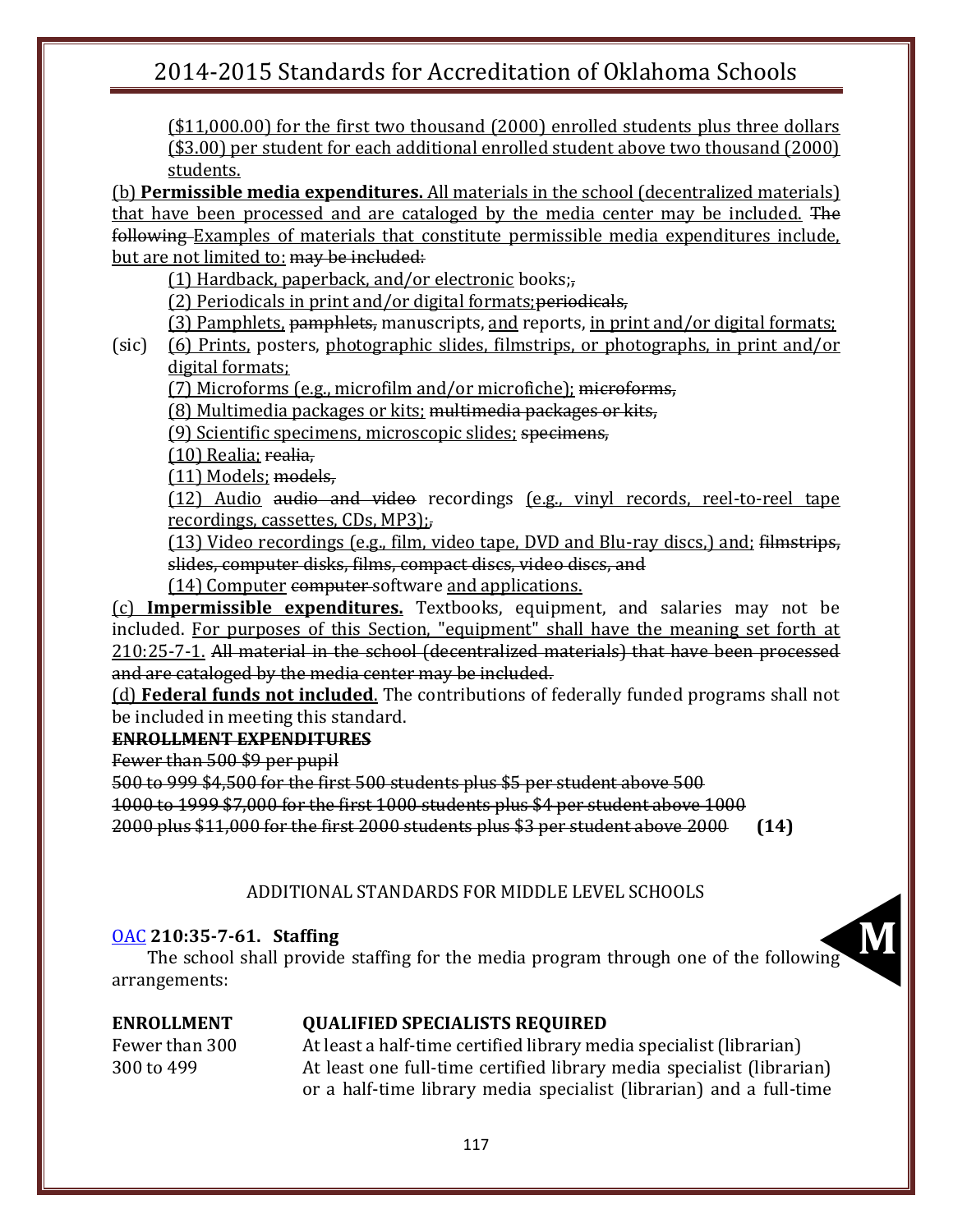|              | library assistant                                                     |
|--------------|-----------------------------------------------------------------------|
| 500 to 999   | At least one full-time certified library media specialist (librarian) |
|              | and a half-time assistant                                             |
| 1000 to 1499 | At least one full-time certified library media specialist (librarian) |
|              | and one full-time library assistant                                   |
| $1500$ plus  | At least two full-time certified library media specialists            |
|              | (librarians)<br>(92)                                                  |

#### [OAC](http://www.oar.state.ok.us/oar/codedoc02.nsf/frmMain?OpenFrameSet&Frame=Main&Src=_75tnm2shfcdnm8pb4dthj0chedppmcbq8dtmmak31ctijujrgcln50ob7ckj42tbkdt374obdcli00_) **210:35-7-62. Seating**

- (a) The center shall be attractive, easily accessible, well-lighted, and appropriately equipped. In addition, there shall be sufficient work space for the technical processing and repair of materials, for conducting business routines, and for storing supplies and equipment. Control and listing of all materials shall be in the central instructional materials center.
- (b) The library media center(s) shall provide areas for reading, listening, viewing, preparation, and individual learning for staff and students as well as storage for materials and equipment. Even though facilities may not allow consolidation into one location of all the areas listed above, their availability should be supervised from the central instructional materials center(s) of the school. **(92)**

### [OAC](http://www.oar.state.ok.us/oar/codedoc02.nsf/frmMain?OpenFrameSet&Frame=Main&Src=_75tnm2shfcdnm8pb4dthj0chedppmcbq8dtmmak31ctijujrgcln50ob7ckj42tbkdt374obdcli00_) **210:35-7-63. Collection**

- (a) The collection shall be current and appropriate for instructional needs. The minimum book collection shall be 3000 volumes, exclusive of textbooks, or 10 volumes per student, whichever figure is larger. Newly organized schools will be given a reasonable amount of time to meet the minimum volume requirement.
- (b) The program shall consist of a balanced collection of print materials, nonprint materials, and instructional/learning equipment and supplies adequate in quality and quantity to meet the needs of the students in all areas of the school's program. **(92)**

### [OAC](http://www.oar.state.ok.us/oar/codedoc02.nsf/frmMain?OpenFrameSet&Frame=Main&Src=_75tnm2shfcdnm8pb4dthj0chedppmcbq8dtmmak31ctijujrgcln50ob7ckj42tbkdt374obdcli00_) **210:35-7-64. Expenditures**

(a) **Minimum annual expenditures.** In establishing a balanced print and nonprint collection, the minimum annual media program expenditure shall be as follows: in the table below.

(1) **Fewer than five hundred (500) enrolled students**: Nine dollars (\$9.00) per enrolled student.

(2) **Five hundred (500) to nine hundred ninety-nine (999) enrolled students**: Four thousand five hundred dollars (\$4500.00) for the first five hundred (500) enrolled students plus five dollars (\$5.00) per student for each additional enrolled student above five hundred (500) students up to nine hundred ninety-nine (999) students.

(3) **One thousand (1000) to one thousand nine hundred ninety-nine (1999) enrolled students**: Seven thousand dollars (\$7000.00) for the first one thousand (1000) enrolled students plus four dollars (\$4.00) per student for each additional enrolled student above one thousand (1000) students up to one thousand nine hundred ninety-nine (1999) students.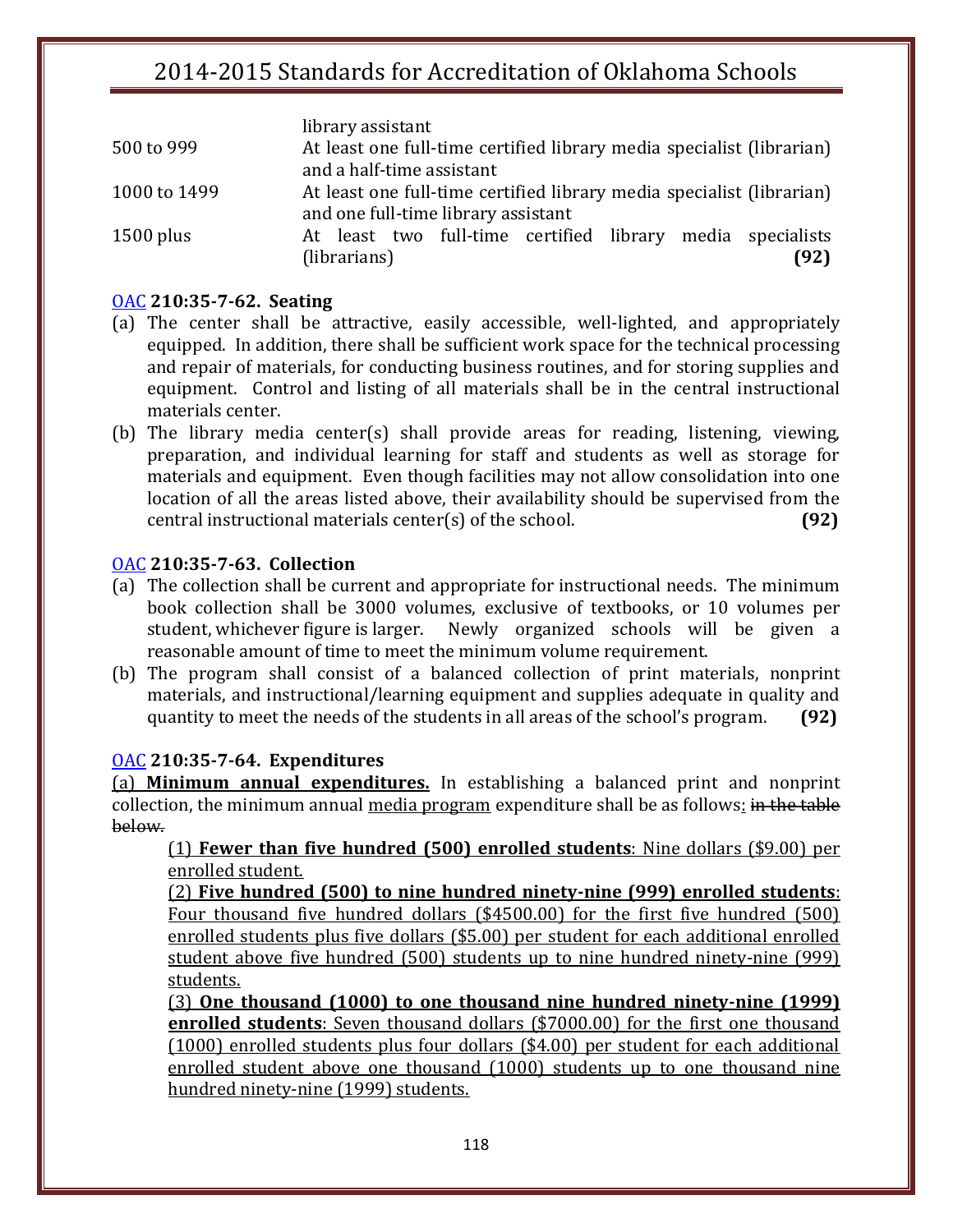(4) **Two thousand (2000) or more enrolled students:** Eleven thousand dollars

(\$11,000.00) for the first two thousand (2000) enrolled students plus three dollars (\$3.00) per student for each additional enrolled student above two thousand (2000) students.

(b) **Permissible media expenditures.** All materials in the school (decentralized materials) that have been processed and are cataloged by the media center may be included. The following Examples of materials that constitute permissible media expenditures include, but are not limited to: may be included:

(1) Hardback, paperback, and/or electronic books;,

(2) Periodicals in print and/or digital formats;periodicals,

(3) Pamphlets, pamphlets, manuscripts, and reports, in print and/or digital formats; (6) Prints, posters, photographic slides, filmstrips, or photographs, in print and/or digital formats;

(7) Microforms (e.g., microfilm and/or microfiche); microforms,

(8) Multimedia packages or kits; multimedia packages or kits,

(9) Scientific specimens, microscopic slides; specimens,

(10) Realia; realia,

(11) Models; models,

(12) Audio audio and video recording recordings (e.g., vinyl records, reel-to-reel tape recordings, cassettes, CDs, MP3);,

(13) Video recordings (e.g., film, video tape, DVD and Blu-ray discs,) and; films trips, slides, computer disks, films, compact discs, video discs, and

(14) Computer computer software and applications.

(c) **Impermissible expenditures.** Textbooks, equipment, and salaries may not be included. For purposes of this Section, "equipment" shall have the meaning set forth at 210:25-7-1. All materials in the school (decentralized materials) that have been processed and are cataloged by the media center may be included.

(d) **Federal funds not included**. The contributions of federally funded programs shall not be included in meeting this standard.

### **ENROLLMENT EXPENDITURE**

Fewer than 500 \$9 per pupil

500 to 999 \$4,500 for the first 500 students plus \$5 per student above 500

1000 to 1999 \$7,000 for the first 1000 students plus \$4 per student above 1000

2000 plus \$11,000 for the first 2000 students plus \$3 per student above 2000 **(14)**

### ADDITIONAL STANDARDS FOR SECONDARY SCHOOLS

### [OAC](http://www.oar.state.ok.us/oar/codedoc02.nsf/frmMain?OpenFrameSet&Frame=Main&Src=_75tnm2shfcdnm8pb4dthj0chedppmcbq8dtmmak31ctijujrgcln50ob7ckj42tbkdt374obdcli00_) **210:35-9-71. Staffing**

the The school shall provide staffing for the library media program through one of the following arrangements:

### **ENROLLMENT QUALIFIED SPECIALISTS REQUIRED**

Fewer than 300 At least a half-time certified library media specialist (librarian) 300 to 499 At least one full-time certified library media specialist (librarian)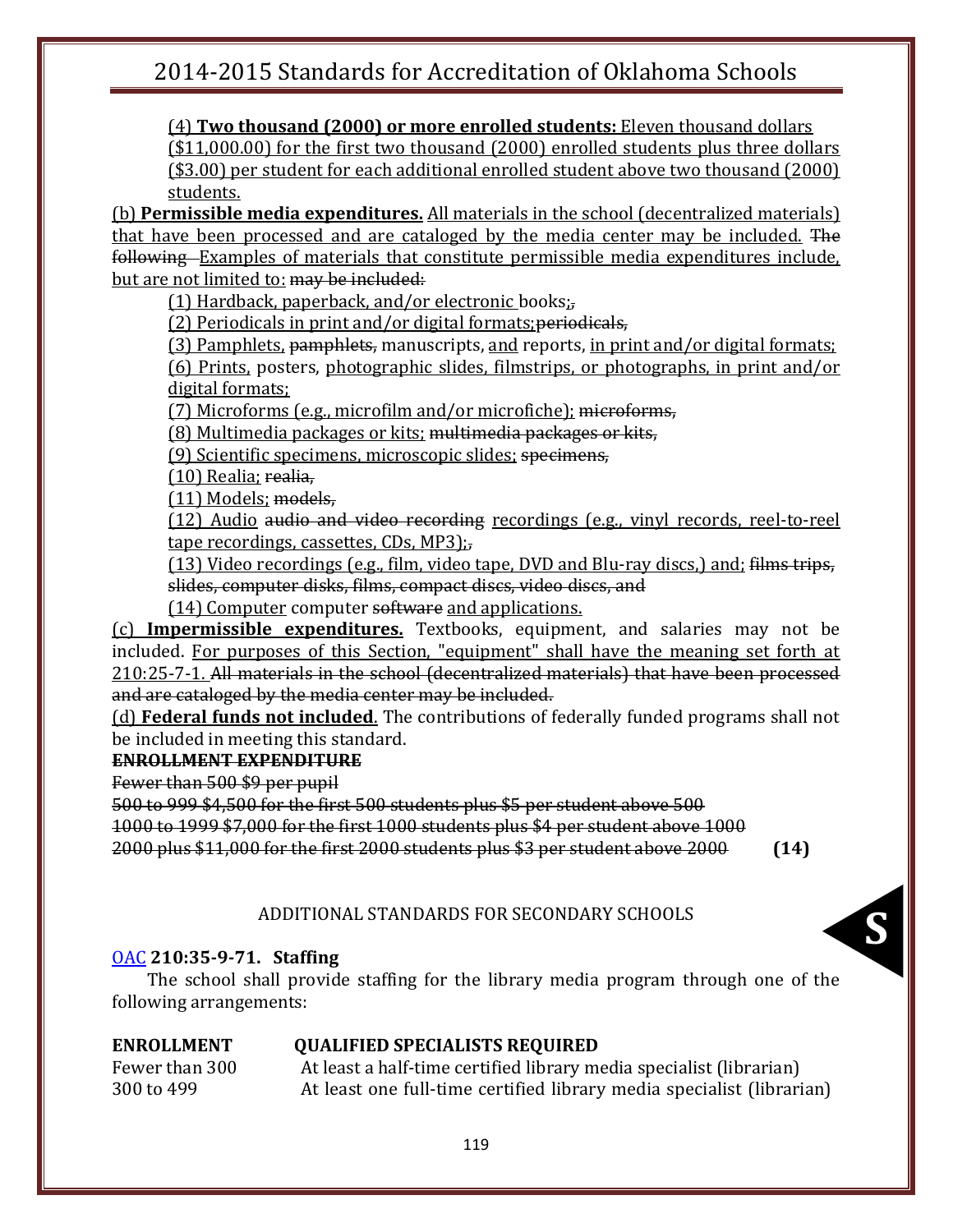or a half-time library media specialist (librarian) and a full-time library assistant

(librarians) **(92)**

| 500 to 999   | At least one full-time certified library media specialist (librarian) |
|--------------|-----------------------------------------------------------------------|
|              | and a half-time library assistant                                     |
| 1000 to 1499 | At least one full-time certified library media specialist (librarian) |
|              | and one full-time library assistant                                   |
| $1500$ plus  | At least two full-time certified library media specialists            |

### [OAC](http://www.oar.state.ok.us/oar/codedoc02.nsf/frmMain?OpenFrameSet&Frame=Main&Src=_75tnm2shfcdnm8pb4dthj0chedppmcbq8dtmmak31ctijujrgcln50ob7ckj42tbkdt374obdcli00_) **210:35-9-72. Seating**

- (a) The center shall be attractive, easily accessible, well-lighted, and appropriately equipped. In addition, there shall be sufficient work space for the technical processing and repair of materials, for conducting business routines, and for storing supplies and equipment. Control and listing of all materials shall be in the central instructional materials center.
- (b) The library media center(s) shall provide areas for reading, listening, viewing, preparation, and individual learning for staff and students as well as storage for materials and equipment. Even though facilities may not allow consolidation into one location of all the areas listed above, their availability should be supervised from the central instructional materials center(s) of the school. **(92)**

### [OAC](http://www.oar.state.ok.us/oar/codedoc02.nsf/frmMain?OpenFrameSet&Frame=Main&Src=_75tnm2shfcdnm8pb4dthj0chedppmcbq8dtmmak31ctijujrgcln50ob7ckj42tbkdt374obdcli00_) **210:35-9-73. Collection**

- (a) The collection shall be current and appropriate for instructional needs. The minimum book collection shall be 3000 volumes, exclusive of textbooks, or 10 volumes for each student, whichever figure is larger. Newly organized schools will be given a reasonable amount of time to meet the minimum volume requirement.
- (b) The program shall consist of a balanced collection of print materials, nonprint materials, and instructional/learning equipment and supplies adequate in quality and quantity to meet the needs of the students in all areas of the school's program**. (92)**

#### [OAC](http://www.oar.state.ok.us/oar/codedoc02.nsf/frmMain?OpenFrameSet&Frame=Main&Src=_75tnm2shfcdnm8pb4dthj0chedppmcbq8dtmmak31ctijujrgcln50ob7ckj42tbkdt374obdcli00_) **210:35-9-74. Expenditures**

(a) **Minimum annual expenditures.** In establishing a balanced print and nonprint collection, the minimum annual media program expenditure shall be as follows: in the table below.

(1) **Fewer than five hundred (500) enrolled students**: Nine dollars (\$9.00) per enrolled student.

(2) **Five hundred (500) to nine hundred ninety-nine (999) enrolled students**: Four thousand five hundred dollars (\$4500.00) for the first five hundred (500) enrolled students plus five dollars (\$5.00) per student for each additional enrolled student above five hundred (500) students up to nine hundred ninety-nine (999) students.

(3) **One thousand (1000) to one thousand nine hundred ninety-nine (1999) enrolled students**: Seven thousand dollars (\$7000.00) for the first one thousand (1000) enrolled students plus four dollars (\$4.00) per student for each additional